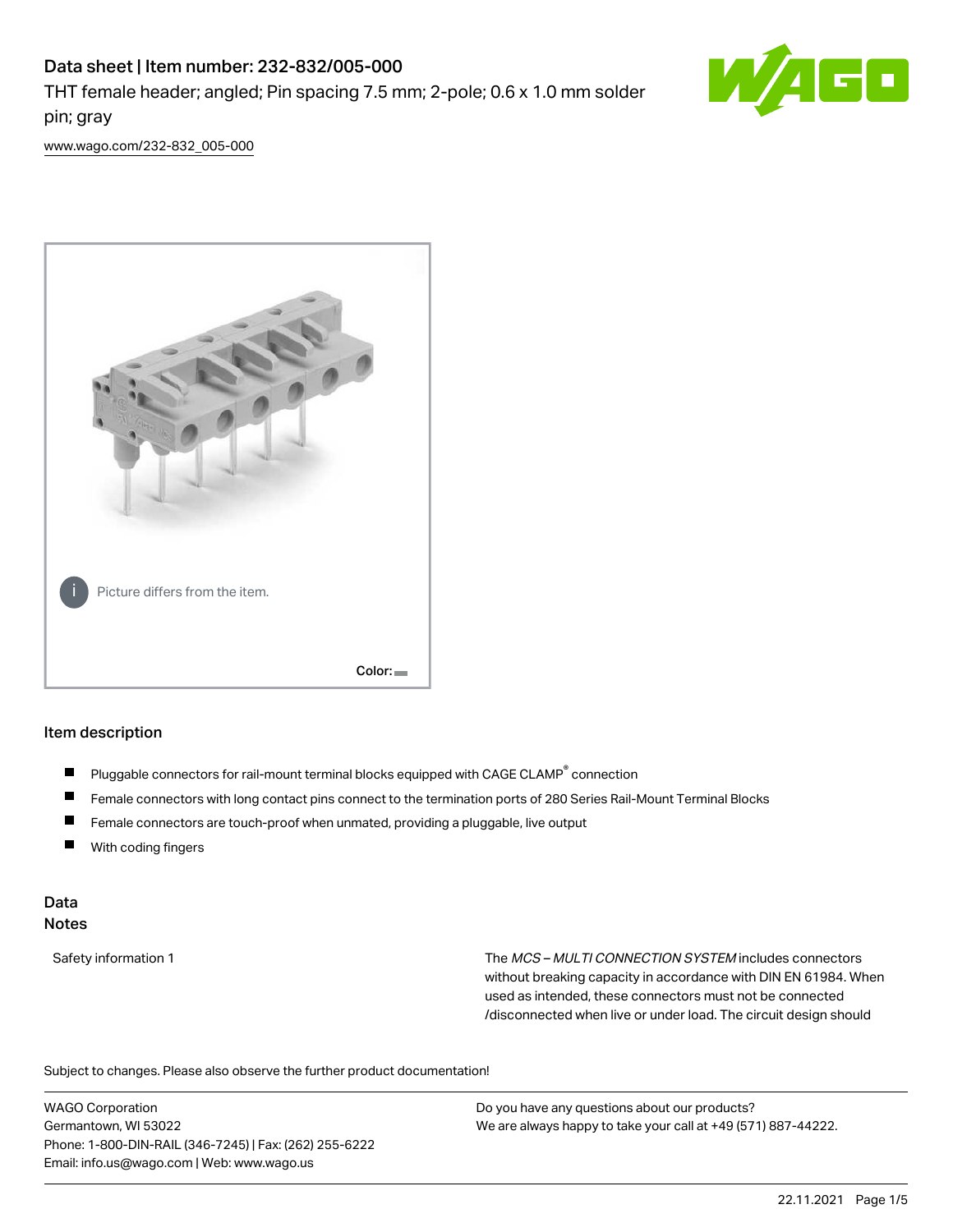

| ensure header pins, which can be touched, are not live when<br>unmated. |
|-------------------------------------------------------------------------|
| Other pole numbers                                                      |
| Other versions (or variants) can be requested from WAGO Sales or        |
| configured at https://configurator.wago.com/                            |
|                                                                         |

### Electrical data

### IEC Approvals

| Ratings per                 | IEC/EN 60664-1                                            |
|-----------------------------|-----------------------------------------------------------|
| Rated voltage (III / 3)     | 500 V                                                     |
| Rated surge voltage (III/3) | 6 <sub>kV</sub>                                           |
| Rated voltage (III/2)       | 400 V                                                     |
| Rated surge voltage (III/2) | 6 <sub>kV</sub>                                           |
| Rated surge voltage (II/2)  | 6 <sub>kV</sub>                                           |
| Rated current               | 12A                                                       |
| Legend (ratings)            | (III / 2) ≙ Overvoltage category III / Pollution degree 2 |

# UL Approvals

| Approvals per                  | UL 1059 |
|--------------------------------|---------|
| Rated voltage UL (Use Group B) | 300 V   |
| Rated current UL (Use Group B) | 15 A    |
| Rated voltage UL (Use Group D) | 300 V   |
| Rated current UL (Use Group D) | 10 A    |

# Ratings per UL

| Rated vol†^<br>-1977<br>. . | 600 V<br>. |
|-----------------------------|------------|
| 1977<br>Dot<br>≀ II ⊹       |            |

### CSA Approvals

| Approvals per                   | CSA   |
|---------------------------------|-------|
| Rated voltage CSA (Use Group B) | 300 V |
| Rated current CSA (Use Group B) | 15 A  |
| Rated voltage CSA (Use Group D) | 300 V |
| Rated current CSA (Use Group D) | 10 A  |

Subject to changes. Please also observe the further product documentation!

| <b>WAGO Corporation</b>                                | Do you have any questions about our products?                 |
|--------------------------------------------------------|---------------------------------------------------------------|
| Germantown, WI 53022                                   | We are always happy to take your call at +49 (571) 887-44222. |
| Phone: 1-800-DIN-RAIL (346-7245)   Fax: (262) 255-6222 |                                                               |
| Email: info.us@wago.com   Web: www.wago.us             |                                                               |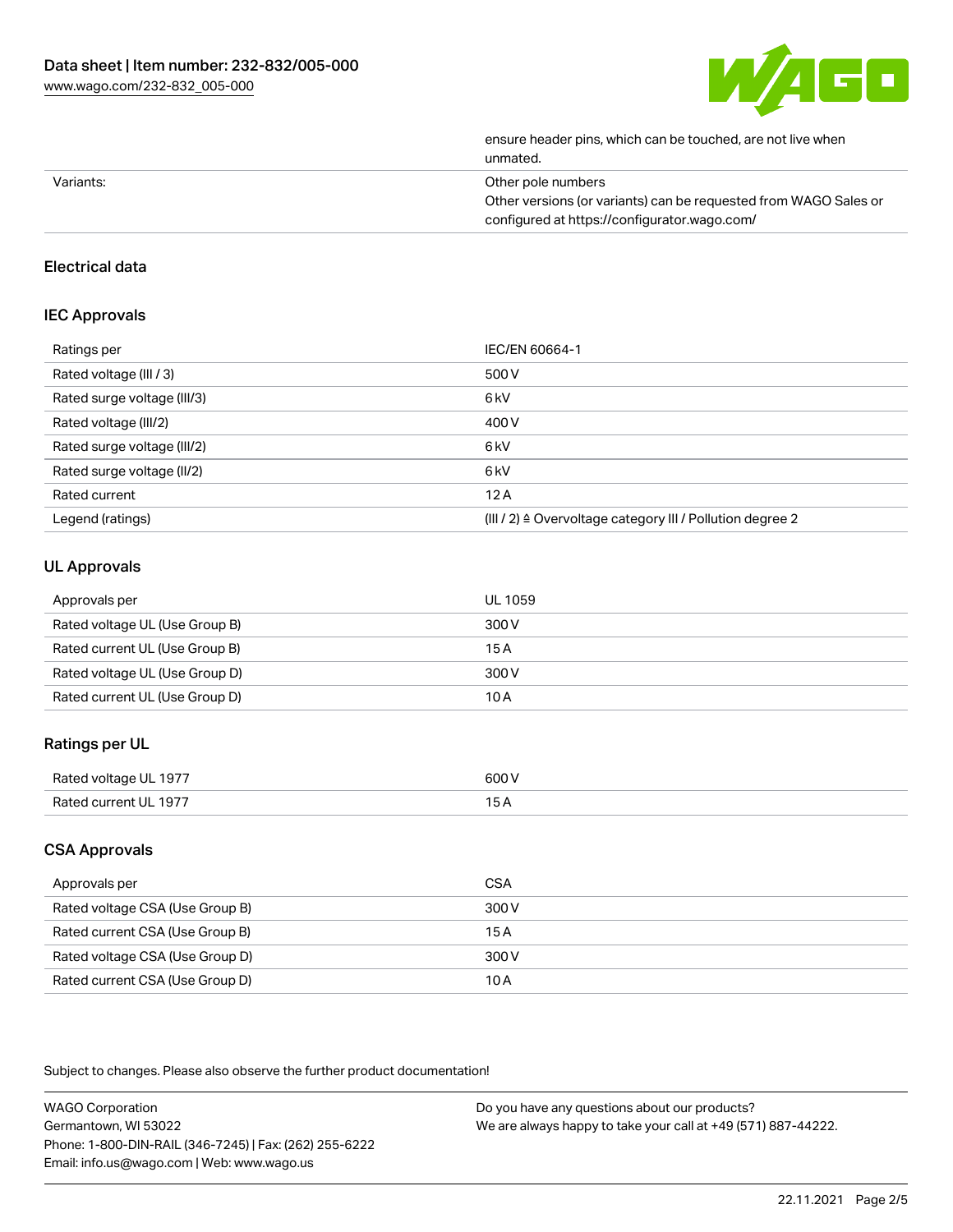

### Connection data

| Total number of potentials |  |
|----------------------------|--|
| Number of connection types |  |
| Number of levels           |  |

### Connection 1

| Number of poles |  |  |
|-----------------|--|--|

# Physical data

| Pin spacing             | 7.5 mm / 0.295 inch   |
|-------------------------|-----------------------|
| Width                   | 14 mm / 0.551 inch    |
| Height                  | 26.1 mm / 1.028 inch  |
| Height from the surface | 11.6 mm / 0.457 inch  |
| Depth                   | 18.25 mm / 0.719 inch |

### Plug-in connection

| Contact type (pluggable connector) | Female connector/socket                   |
|------------------------------------|-------------------------------------------|
| Connector (connection type)        | for front-entry rail-mount terminal block |
| Mismating protection               | No                                        |
| Locking of plug-in connection      | Without                                   |

### Material data

| Color                       | gray                                    |
|-----------------------------|-----------------------------------------|
| Material group              |                                         |
| Insulation material         | Polyamide (PA66)                        |
| Flammability class per UL94 | V <sub>0</sub>                          |
| Contact material            | Electrolytic copper ( $E_{\text{Cu}}$ ) |
| Contact plating             | tin-plated                              |
| Fire load                   | 0.047 MJ                                |
| Weight                      | 2.4g                                    |
|                             |                                         |

# Environmental requirements

Limit temperature range  $-60... +85$  °C

Subject to changes. Please also observe the further product documentation!

| <b>WAGO Corporation</b>                                | Do you have any questions about our products?                 |
|--------------------------------------------------------|---------------------------------------------------------------|
| Germantown, WI 53022                                   | We are always happy to take your call at +49 (571) 887-44222. |
| Phone: 1-800-DIN-RAIL (346-7245)   Fax: (262) 255-6222 |                                                               |
| Email: info.us@wago.com   Web: www.wago.us             |                                                               |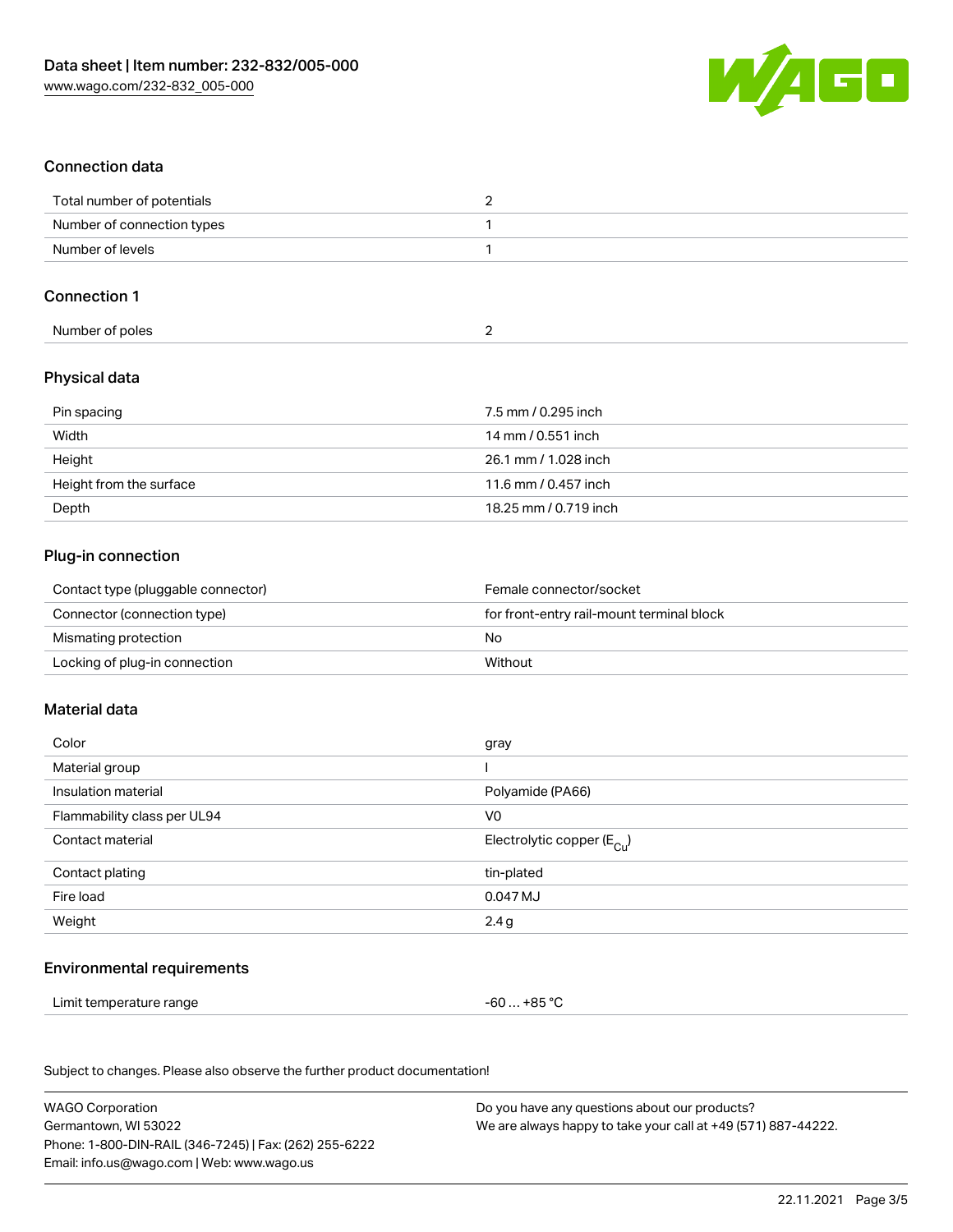

# Commercial data

| Product Group         | 3 (Multi Conn. System) |
|-----------------------|------------------------|
| PU (SPU)              | 50 Stück               |
| Packaging type        | box                    |
| Country of origin     | DE                     |
| <b>GTIN</b>           | 4044918570282          |
| Customs tariff number | 85366990990            |

# Approvals / Certificates

#### Country specific Approvals

| Logo                | Approval                                            | <b>Additional Approval Text</b> | Certificate<br>name |
|---------------------|-----------------------------------------------------|---------------------------------|---------------------|
|                     | CВ<br>DEKRA Certification B.V.                      | IEC 61984                       | NL-39756            |
| EMA<br><b>INEUR</b> | <b>KEMA/KEUR</b><br><b>DEKRA Certification B.V.</b> | EN 61984                        | 2190761.01          |

#### Ship Approvals

| Logo                  | Approval                                  | <b>Additional Approval Text</b> | Certificate<br>name              |
|-----------------------|-------------------------------------------|---------------------------------|----------------------------------|
| ABS.<br><b>CALLES</b> | <b>ABS</b><br>American Bureau of Shipping | $\overline{\phantom{0}}$        | 19-<br>HG15869876-<br><b>PDA</b> |
|                       | <b>DNV GL</b>                             |                                 | TAE000016Z                       |
|                       | Det Norske Veritas, Germanischer Lloyd    |                                 |                                  |

#### UL-Approvals

| Logo                  | Approval                                    | <b>Additional Approval Text</b> | Certificate<br>name |
|-----------------------|---------------------------------------------|---------------------------------|---------------------|
| $\boldsymbol{\theta}$ | UR<br>Underwriters Laboratories Inc.        | <b>UL 1059</b>                  | E45172              |
| 8                     | <b>UR</b><br>Underwriters Laboratories Inc. | <b>UL 1977</b>                  | E45171              |

Subject to changes. Please also observe the further product documentation!

WAGO Corporation Germantown, WI 53022 Phone: 1-800-DIN-RAIL (346-7245) | Fax: (262) 255-6222 Email: info.us@wago.com | Web: www.wago.us Do you have any questions about our products? We are always happy to take your call at +49 (571) 887-44222.